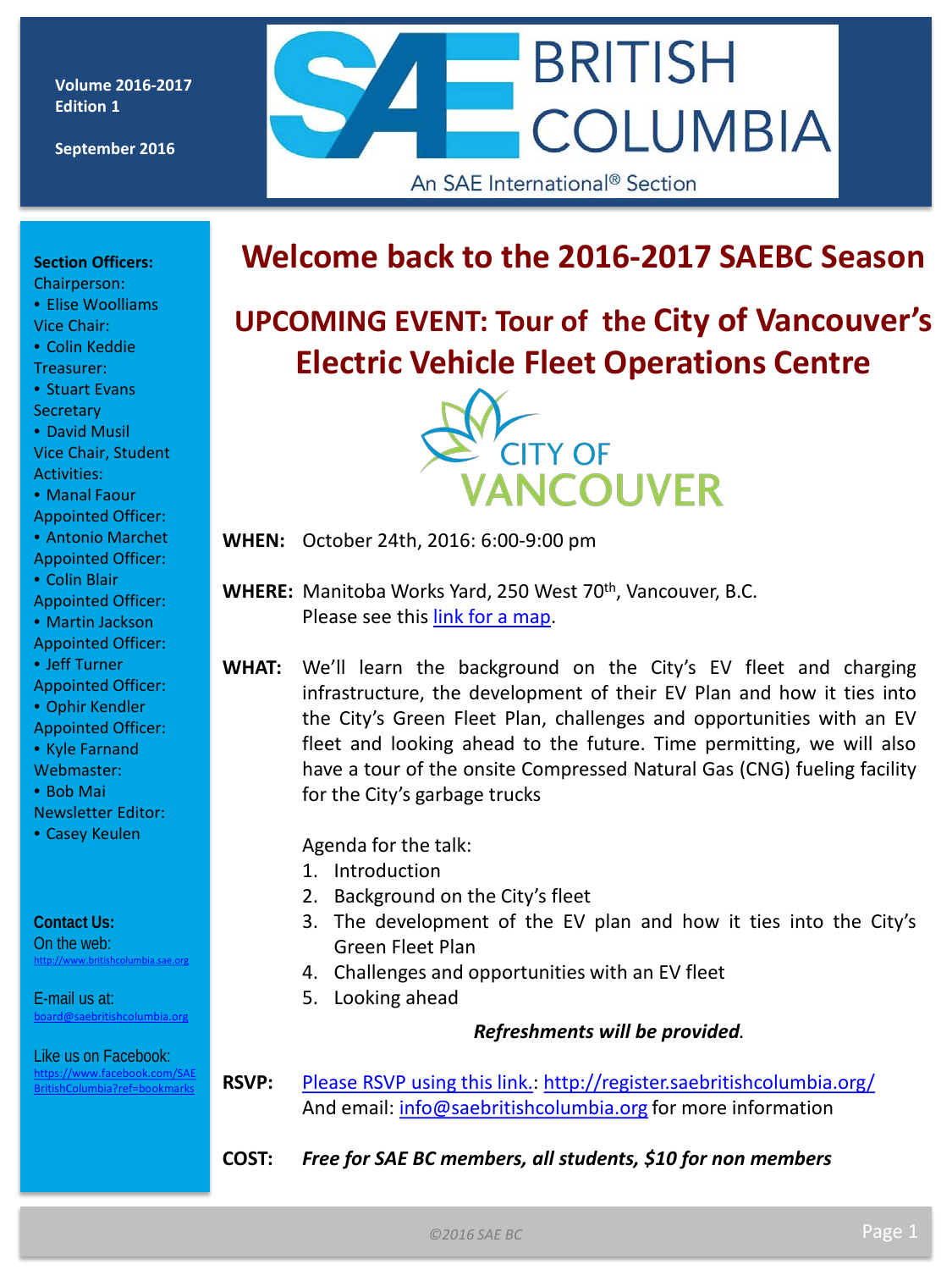

# **UPCOMING EVENT: SAE Student Night**



- **WHEN:** October 27th, 2016: 6:00 pm
- **WHERE:** Wayne and William White Engineering Design Center (2345 East Mall, V6T 1Z4) on the University of British Columbia campus Please see this link for a [map](https://goo.gl/maps/S65kNZpJqmr).
- **WHAT:** The SAE Student night! A chance for student teams from all over British Columbia to present their projects and show off their handy work. Industry members: this is a great way to catch up on student activities and meet potential recruits (they'll be graduating soon!). Students: this is a great chance to support your fellow students and meet people from industry.

We'll start off with a chance to mix and mingle. Yes, refreshments will be provided. After that, each team will give a brief presentation on their projects, competition results, and plans for the future. We will conclude with a word from SAE-BC and announce the winners of the SAE Student Team Sponsorship. Prizes will be handed out to the winners.

- **RSVP:** [Please RSVP using this link.](https://goo.gl/forms/7w6xoRgtSSO4KSfO2):<https://goo.gl/forms/7w6xoRgtSSO4KSfO2> And email: [info@saebritishcolumbia.org](mailto:info@saebritishcolumbia.org) for more information
- **COST:** *Free to all attendees!*

*Refreshments will be provided.*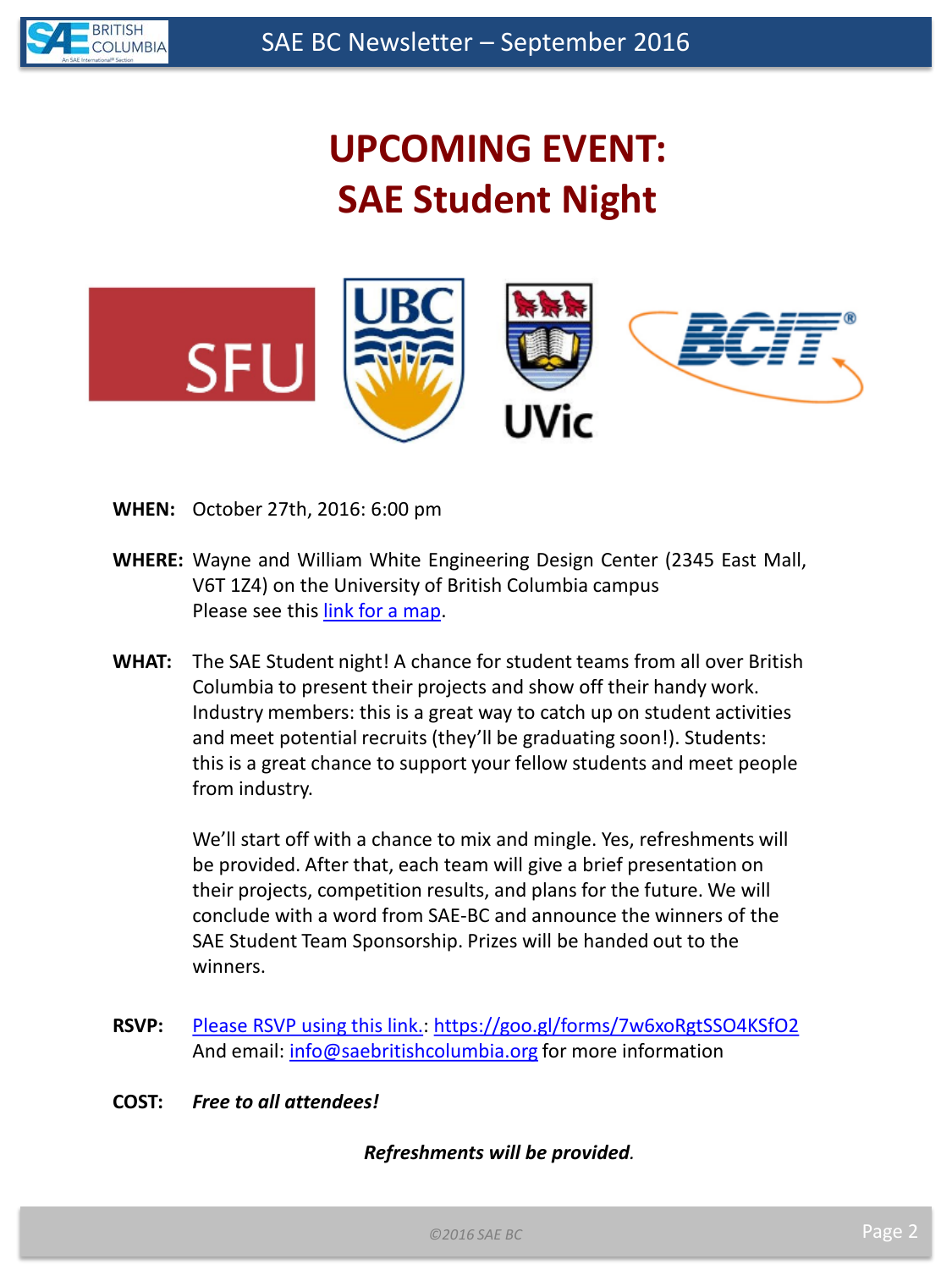

### **SUMMARY OF LAST EVENT: Year End Social Event: F1 Viewing Party**

June's Formula 1 Grand Prix Race in Montreal was viewed by SAE members and invited friends, together at King's Crossing Pub. We enjoyed the live televised race then some stayed to watch a soccer match. The event was accompanied by an excellent brunch menu plus many local craft beer on tap. Door prizes were awarded to two lucky winners.







### **QUESTION OF THE MONTH**

Every month we will be asking a new mobility related question and post the best answers from last month.

#### **This month's question:**

*"What was your best and/or worst test drive or rental car experience?"*

*Please email your answer to: [info@saebritishcolumbia.org](mailto:info@saebritishcolumbia.org) or enter your answer while filling out the online registration form for the upcoming event.*

### **2016-17 SEASON'S TENTATIVE SCHEDULE**

Below is a list of the upcoming events for this season. *Please mark your calendars!* Events are held on Mondays unless stated otherwise. Please note that the Board Meetings are open to anyone. Please let one of the board members know if you are interested in attending and/or getting involved!

| 2016 October 24  | City of Vancouver Electric Vehicle Event |
|------------------|------------------------------------------|
| 2016 October 27  | <b>Student Night</b>                     |
| 2016 November 28 | Winter Social/Networking Event           |
| 2017 January 9   | <b>Board Meeting</b>                     |
| 2017 February 20 | <b>Board Meeting</b>                     |
| 2017 March 13    | <b>Board Meeting</b>                     |
| 2017 April 9     | <b>PACCAR Technical Center Tour</b>      |
| 2017 April 17    | <b>Board Meeting</b>                     |
| 2017 May 15      | <b>Board Meeting</b>                     |
| 2017 June 12     | <b>Board Meeting</b>                     |